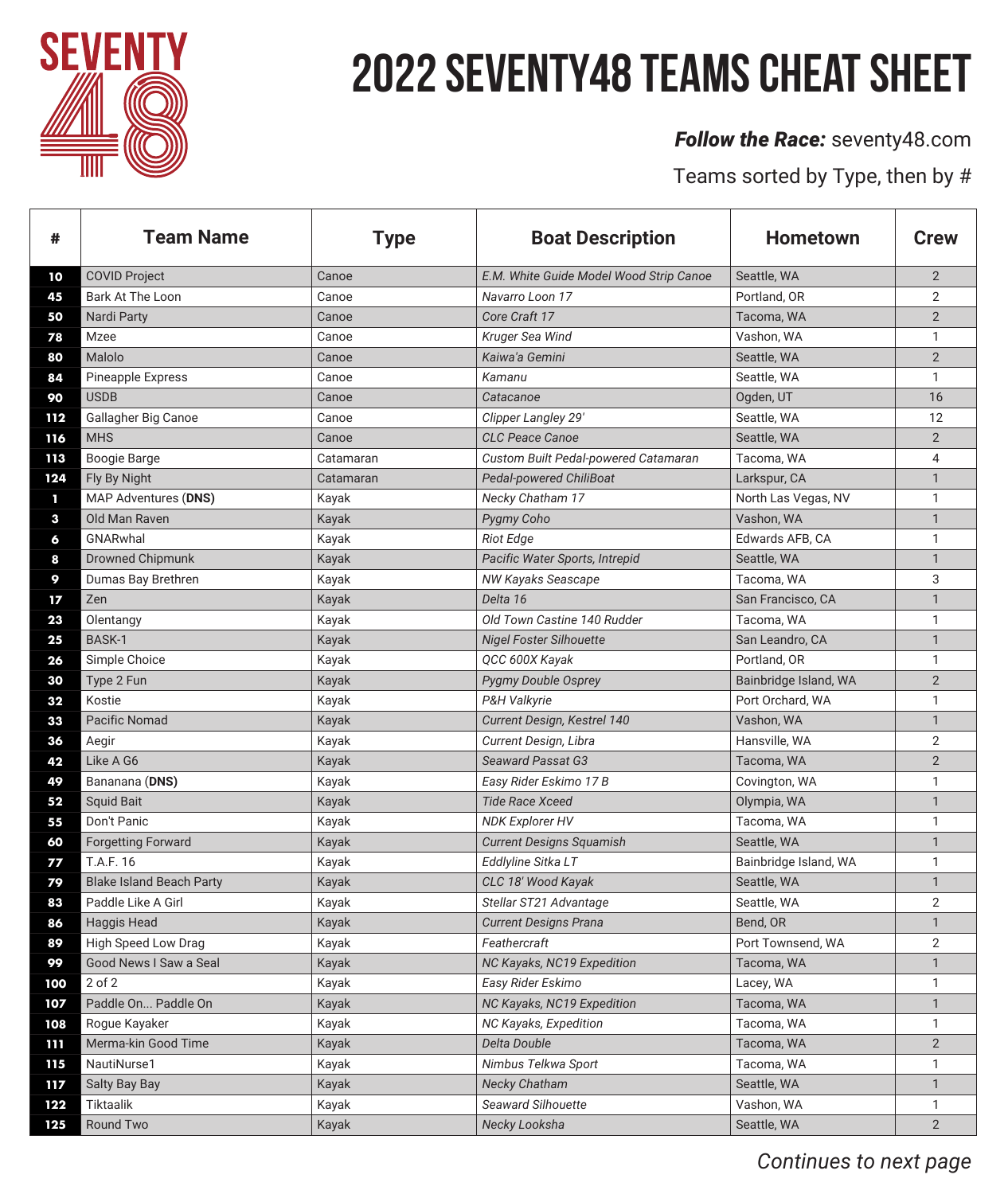

# **2022 SEVENTY48 teams Cheat Sheet**

### *Follow the Race:* seventy48.com

Teams sorted by Type, then by #

| #                       | <b>Team Name</b>            | Type                   | <b>Boat Description</b>                | <b>Hometown</b>        | <b>Crew</b>    |
|-------------------------|-----------------------------|------------------------|----------------------------------------|------------------------|----------------|
| 128                     | Charlie Whisky              | Kayak                  | Perception, Eclipse Sealion            | Seattle, WA            | 1              |
| 131                     | <b>PWS Sea Otter</b>        | Kayak                  | Pacific Water Sports Sea Otter         | Seattle, WA            | $\mathbf{1}$   |
| 132                     | <b>Bravo</b>                | Kayak                  | Riot Edge 14.5                         | Des Moines, WA         | 1              |
| 14                      | <b>Trash Tramp</b>          | Outrigger Canoe        | Puakea Designs, Kahele                 | Marina del Rey, CA     | $\mathbf{1}$   |
| 31                      | Schutzler                   | Outrigger Canoe        | Kai Wa'a Ares OC-1                     | Seattle, WA            | 1              |
| 53                      | <b>Since Ever Since</b>     | <b>Outrigger Canoe</b> | Gemini OC2                             | Oak Harbor, WA         | $\overline{2}$ |
| 93                      | <b>Float Complex</b>        | Outrigger Canoe        | Puakea Kahele                          | Seattle, WA            | 1              |
| 109                     | Kikaha Tamatoa NW           | <b>Outrigger Canoe</b> | Puakea Unlimited, Malolo OC6           | Seattle, WA            | 6              |
| 110                     | <b>Kikaha Sirens NW</b>     | Outrigger Canoe        | ARE Tahiti, Matahina Outrigger Canoe   | Seattle, WA            | 6              |
| $\mathbf{2}$            | $1$ of $2$                  | Rowboat                | CLC Expedition Wherry.                 | Seattle, WA            | $\mathbf{1}$   |
| 4                       | Where's My Hat              | Rowboat                | Bay 21                                 | Snohomish, WA          | 1              |
| $\overline{\mathbf{z}}$ | Arm And Leg                 | Rowboat                | <b>Angus RowCruiser</b>                | Port Townsend, WA      | $\mathbf{1}$   |
| 13                      | She And Ah                  | Rowboat                | <b>Colin Angus Expedition</b>          | Port Townsend, WA      | 1              |
| 15                      | <b>Bart Oar Bart</b>        | Rowboat                | Little River, Heritage 18              | Vashon, WA             | $\overline{2}$ |
| 16                      | <b>Get Kraken</b>           | Rowboat                | Rannoch Explorer                       | University Place, WA   | 1              |
| 18                      | Rodster                     | Rowboat                | Maas 24                                | Olympia, WA            | $\mathbf{1}$   |
| 19                      | <b>Bogus Journey</b>        | Rowboat                | <b>Angus Expedition</b>                | Seattle, WA            | 1              |
| 20                      | <b>Row Bear</b>             | Rowboat                | Gig Harbor Boatworks, Whitheall 14'    | Kent, WA               | $\mathbf{1}$   |
| 22                      | Swore Never Again           | Rowboat                | Little River Marine, Heritage 15       | Folsom, CA             | 1              |
| 28                      | Looking For A Porpoise      | Rowboat                | Maas Classic Aero                      | Port Townsend, WA      | $\mathbf{1}$   |
| 29                      | <b>Yellow Cap</b>           | Rowboat                | CLC, Oxford Shell 2                    | Seattle, WA            | 1              |
| 34                      | All The Ponyos              | Rowboat                | Maas Aero                              | Eastsound, WA          | $\mathbf{1}$   |
| 35                      | It's A Boat Damn Time       | Rowboat                | Maas Double                            | Bellingham, WA         | 2              |
| 37                      | Hansville Beach Club        | Rowboat                | Wayland Marine Sea Ranger              | University Place, WA   | $\mathbf{1}$   |
| 38                      | <b>TAMO</b>                 | Rowboat                | <b>Cosine Wherry</b>                   | Westlake, OH           | 2              |
| 47                      | <b>EMD</b>                  | Rowboat                | LaserSkiff                             | Seattle, WA            | $\overline{2}$ |
| 48                      | <b>Wave Forager</b>         | Rowboat                | Maas 24                                | Tacoma, WA             | 1              |
| 51                      | <b>Hope It Floats</b>       | Rowboat                | <b>Angus Oxford Wherry</b>             | Seattle, WA            | $\mathbf{1}$   |
| 54                      | Row Row Row Your Ark        | Rowboat                | Maas Double                            | Seattle, WA            | 2              |
| 57                      | Uno Mass Tiempo             | Rowboat                | Mass Aero                              | Port Townsend, WA      |                |
| 58                      | 70 at 70                    | Rowboat                | Gig Harbor Boatworks 17'Jersey Skiff   | Apple Valley, CA       | 1              |
| 59                      | Thresher                    | Rowboat                | <b>Angus Expedition Rowboat</b>        | Cleveland Heights, OH  | $\mathbf{1}$   |
| 62                      | Snafu                       | Rowboat                | <b>CLC Annapolis wherry</b>            | Oak Harbor, WA         | 1              |
| 63                      | Swedish American Yacht Club | Rowboat                | Swift Racing International, Coastal 1x | Tacoma, WA             | $\mathbf{1}$   |
| 65                      | <b>Clumsy Crow Baking</b>   | Rowboat                | <b>CLC Expedition Wherry</b>           | Pullman, WA            | 1              |
| 66                      | <b>Bad Rabbit</b>           | Rowboat                | <b>CLC Annapolis Tandem Wherry</b>     | Olympia, WA            | $\mathbf{1}$   |
| 67                      | Rower Buoys                 | Rowboat                | Savo 650D                              | Bainbridge Islanbd, WA | $\overline{2}$ |
| 68                      | 2 Artful Rower Wen          | Rowboat                | <b>CLC Expedition Wherry</b>           | Wenatchee, WA          | $\mathbf{1}$   |
| 70                      | VanRobertsHam Racing        | Rowboat                | Merry Sea Two                          | Calgary, AB, CAN       | $\overline{2}$ |
| 71                      | 1 Artful Rower              | Rowboat                | <b>Expedition Wherry, CLC</b>          | Port Townsend, WA      | $\mathbf{1}$   |
| 73                      | Lil Stormy Sunshine         | Rowboat                | Fiberglass Ocean Rowboat               | Fairbanks, AK          | 2              |
| 74                      | I Have An Idea              | Rowboat                | Echo Classic                           | Renton, WA             | 1              |
| 82                      | The Gits                    | Rowboat                | Savo 650E                              | Belfast, ME            | 2              |